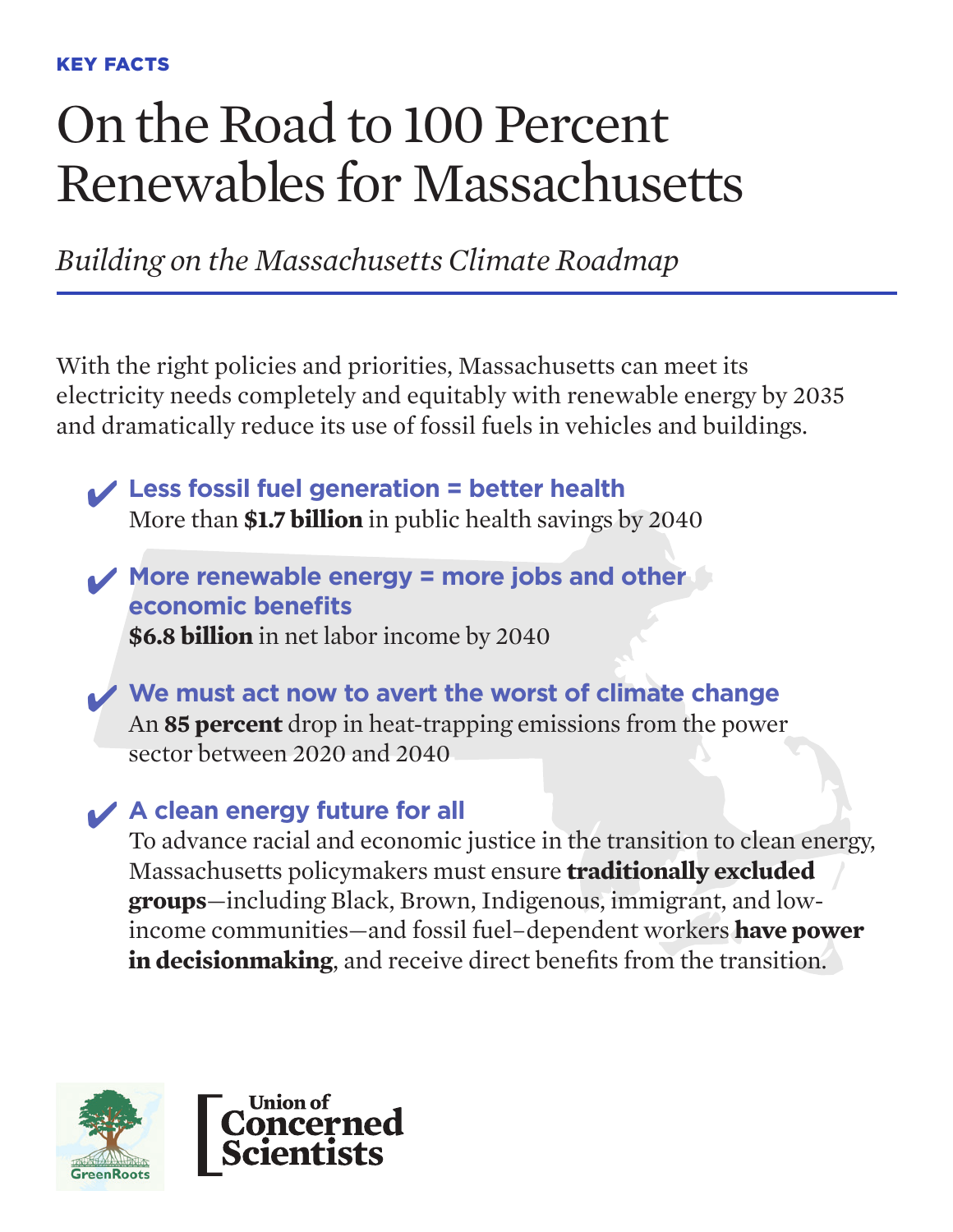#### Massachusetts Needs a Renewable Electricity Future—and It Is Possible

Climate change already affects Massachusetts, and insufficient action to address this crisis will mean more harm to the state's residents. Rising sea level is expected to expose nearly 3,000 homes along the coast—worth about \$2 billion today—to chronic flooding during high tides (Dahl et al. 2018). In Boston, in a worst-case scenario, sea level could rise more than 7 feet above 2000 levels by this century's end (Sweet 2022).

To act on climate change, Massachusetts must eliminate heat-trapping emissions from how we generate electricity. At the same time, the state must convert transportation, heating, and other sectors to run on carbon-free electricity instead of fossil fuels.

In considering the path forward, Massachusetts must account for effects of our energy choices beyond climate change so that the benefits of cleaning our electricity grid reach everyone. Specifically, the transition to clean energy must end historic inequities that have overexposed low-income communities and communities of color to air pollution.

Recognizing the urgent need for action, the 2021 Climate Roadmap law commits the Bay State to net-zero emissions across the economy by 2050. As the state decarbonizes its economy, the electricity sector plays a key role given the adverse climate and health consequences of burning gas<sup>1</sup> and other fossil fuels to generate electricity, and given the importance of electrifying heating and transportation. Proposed legislation would commit the state to transition to 100 percent clean electricity by 2035 and 100 percent clean heating and transportation by 2045,



*As Massachusetts decarbonizes its economy, the electricity sector plays a key role given the adverse climate and health consequences of fossil fuel–fired power plants (such as the gas-fired Mystic plant in Everett, one of the state's most polluting facilities). Our modeling research shows that Massachusetts can meet 100 percent of its electricity needs by 2035 using renewable resources.* 

steps that would rapidly decrease heat-trapping emissions and air pollution.

The Union of Concerned Scientists partnered with Green-Roots, a local environmental justice group, to explore potential pathways to reach 100 percent renewable electricity in Massachusetts on a timely basis. Using the Regional Energy Deployment System (ReEDS) electricity model from the National Renewable Energy Laboratory, we examined how a portfolio of resources under a strengthened renewable electricity standard (RES) could meet 100 percent of the state's electricity needs by 2035. Our "100% RES" scenario also modeled high levels of electrification as the state works to meet its overall climate goals given the need to decarbonize sectors like transportation and heating. In addition, we partnered with the research nonprofit Greenlink Analytics to assess how a transition to renewable energy most directly affects everyday lives, in terms of changes in public health, jobs, and household energy bills.

#### A Faster Move to Renewable Electricity Brings Many More Benefits

#### **Energy Capacity and Generation**

Under current policies and plans—the "No New Policy" scenario in our analysis—the state has about 7 gigawatts (GW) of wind capacity in 2040, producing about 30,000 gigawatt-hours (GWh) in that year; 4.6 GW of solar produces about 7,000 GWh. Wind and solar go from 28 percent of the state's electricity supply in 2020 to 85 percent in 2040. However, that increase displaces only some fossil fuel generation. Electricity from gas drops 56 percent by 2040.

By building out wind, solar, and batteries for energy storage more aggressively, Massachusetts can meet 100 percent of its electricity consumption with renewable energy by 2035, even with high electrification. By 2040, the 100% RES scenario yields slightly more wind, more than 7.5 GW of capacity; much of this is offshore wind capacity required by existing legislation. In addition, this scenario drives up solar capacity to nearly 17 GW and batteries to more than 4.5 GW by 2040. Wind generation rises slightly, to more than 30,000 GWh. Solar produces more than 32,000 GWh—close to five times as much as in the No New Policy scenario. Generation of wind and solar together soars from 34 percent of the state electricity supply in 2020 to nearly 100 percent in 2040, helping meet growth in electricity demand (Figure 1).

While renewable resources meet all of Massachusetts electricity consumption needs in the 100% RES scenario, gas plants continue operating. This is because the power grid in New England, like grids in much of the United States, is interconnected across states and power is exported across state lines.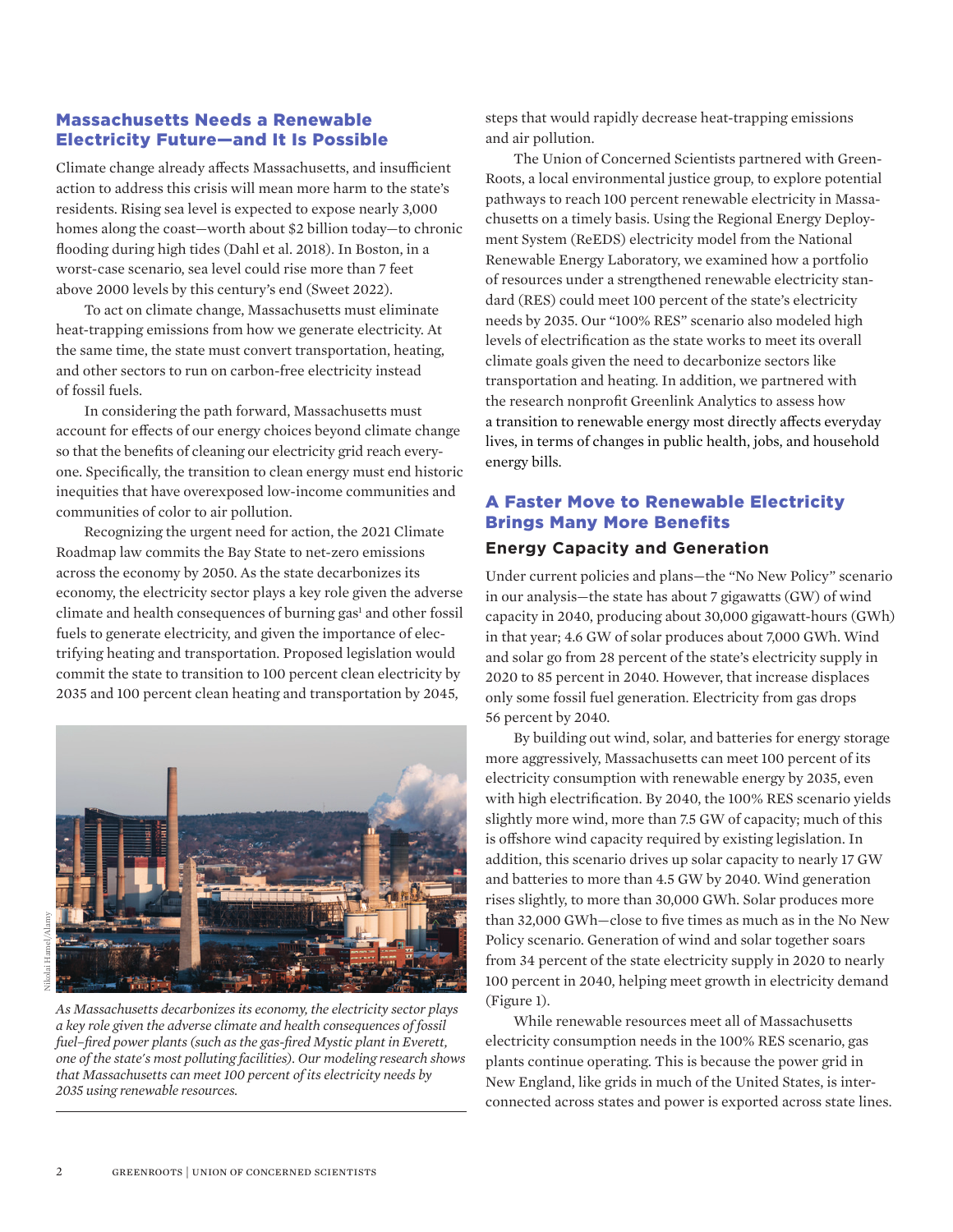#### FIGURE 1. Massachusetts Electricity Generation in Three Scenarios, 2020–2040



*Considerable development of wind power takes place under each of the scenarios because of the state's offshore wind requirements. The 100% RES scenario, however, leads to much more solar and a faster phaseout of gas. Advancing electrification without cleaning the electricity grid perpetuates the state's overreliance on gas.*

Notes: "Solar" includes utility scale and distributed solar. "Wind" includes land-based and offshore wind. "Gas" includes combined-cycle and combustion turbine. "Other" includes biopower, landfill gas, and oil-gas-steam.

TABLE 1. Health Benefits from a Renewable Energy Transition in Massachusetts

| <b>Health Impact</b>    | <b>Cumulative Avoided Numbers,</b><br>2022-2040 |
|-------------------------|-------------------------------------------------|
| <b>Premature Deaths</b> | 170-400                                         |
| Asthma Exacerbations    | 4.200                                           |
| Lost Workdays           | 22,400                                          |

We also analyzed the impacts of electrifying the transportation and building sectors without cleaning the electricity grid. In this "Electrification Without Decarbonization" scenario, solar generation is 45 percent lower by 2040 than in the 100% RES scenario and fossil fuel generation is more than 60 percent higher.

#### **Public Health Benefits**

Replacing electricity generated by burning fossil fuels with renewables in the 100% RES scenario reduces the amount of air pollution that power plants and vehicles emit, such as sulfur dioxide (SO<sub>2</sub>), nitrogen oxides (NO<sub>x</sub>), particulate matter, and mercury and other toxic pollutants. Improvements in air quality yield substantial health benefits, including reductions in lung and heart ailments, asthma, diabetes, and developmental problems in children. The avoided health impacts from the electricity sector alone would save Massachusetts more than \$1.7 billion<sup>2</sup> in public health costs from 2022 to 2040, largely due to significantly reducing carbon dioxide  $(CO_2)$  and particulate matter pollution from power plants (Table 1).

#### **Emissions Reductions**

Cleaning up the power sector can decrease emissions of  $CO<sub>2</sub>$ . While emissions from Massachusetts's power sector will likely decline under current plans to retire fossil fuel plants, reductions are faster and greater in a "Restricted Fossil Fuel" scenario, which limits the construction of new gas-fueled plants while the state simultaneously transitions to 100 percent renewable energy (Figure 2). This approach drastically reduces heattrapping emissions even before 2030, saving more than a decade of harmful emissions compared with the "No New Policy" scenario. The "Restricted Fossil Fuel" scenario increases the price of electricity between 2026 and 2032, but that is without taking into account savings that come from improving public health or from reducing heat-trapping emissions almost to zero by 2035—a 98 percent reduction from the No New Policy Scenario. By contrast, pushing for electrification without a strong focus on decarbonization—the Electrification Without Decarbonization scenario—leaves power-sector  $CO<sub>2</sub>$  emissions close to or even higher than in the No New Policy scenario.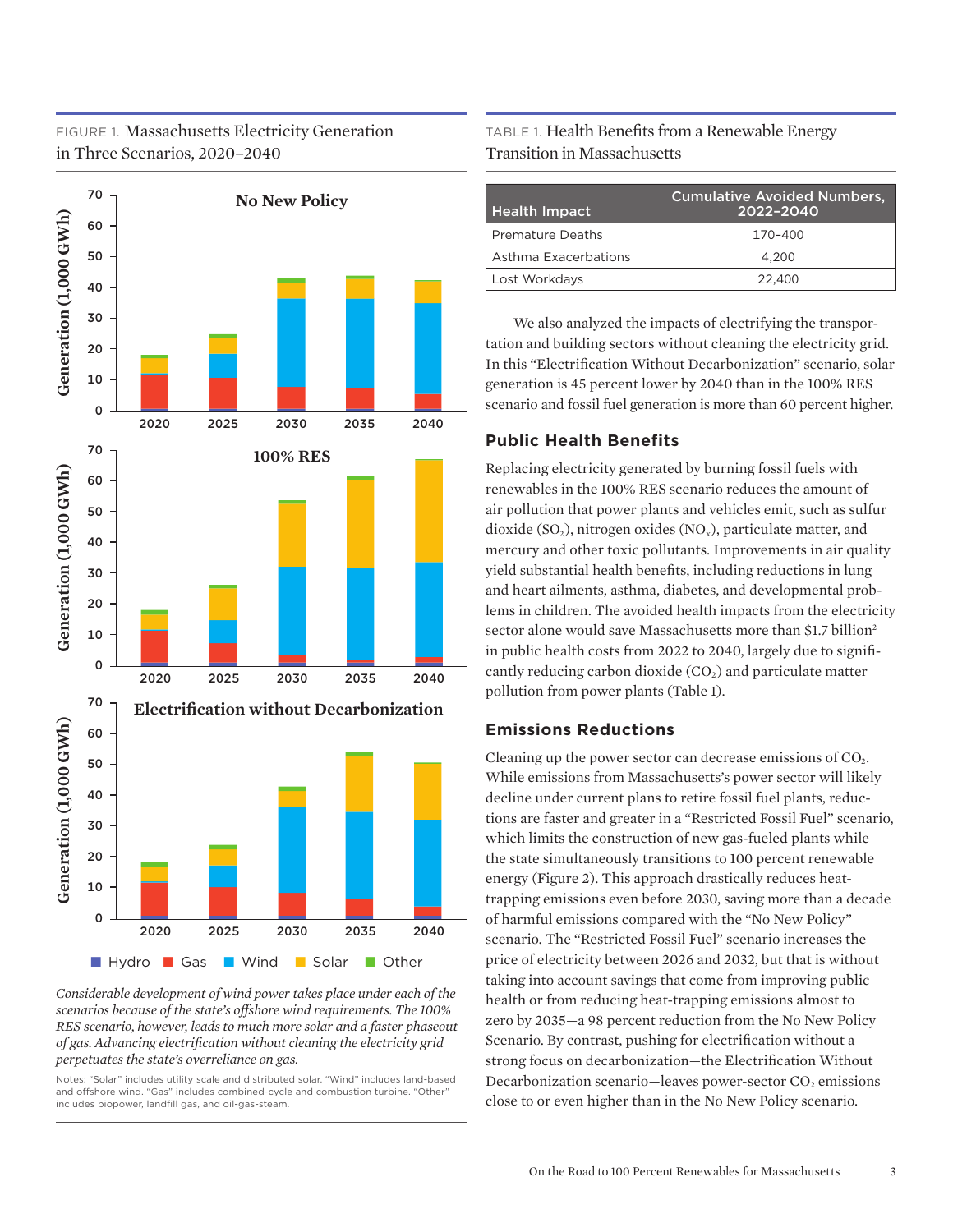FIGURE 2. Emissions Reductions in Four Scenarios, 2020–2040



*Renewable energy's displacement of fossil fuels leads to much faster declines in CO2, SO2, and NOx pollution from the power sector and other emissions sources in the 100% RES and Restricted Fossil Fuel scenarios. The Electrification Without Decarbonization scenario maintains emissions levels close to those in the No New Policy scenario. Potential increases after 2035 under the 100% RES scenario show the importance of continued attention to sustained decarbonization.*

#### **Economic Benefits**

The 100% RES scenario yields significant economic benefits, with substantial net growth in three key economic categories above those in the No New Policy scenario.

- **Jobs:** Massachusetts gains more than *180,000 additional job-years*—meaning 45,000 additional jobs<sup>3</sup>—in the construction or installation of new power capacity, chiefly solar, from 2022 to 2040. Thousands of additional jobs are created in most years, offsetting by far any jobs lost in retiring fossil fuel plants.<sup>4</sup>
- **Labor Income:** Cumulatively, labor income in Massachusetts increases *\$6.8 billion* by 2040. Labor income includes wages and salaries, benefits, and payroll taxes, as well as income earned by self-employed individuals and unincorporated business owners.
- **Gross Domestic Product (GDP):** The jobs increase fuels *\$13 billion* in additional growth of the state's GDP by 2040.

#### **Affordability**

Consumers must be able to afford a renewable energy transition. One key metric is "energy burden," the percentage of income a household or individual spends on electricity and gas. Based on considering only electricity and gas expenses, the average residential energy burden rises from 3.2 percent to 3.8 percent in the 100% RES scenario, compared with 3.5 percent in the No New Policy scenario in 2040, though the burden is equal or lower in the 100% RES scenario through 2035. Yet the strong electrification push in the 100% RES scenario brings substantial savings not reflected in those calculations. Those include savings for households switching to electric heat pumps from the oil or propane heating systems used by almost 30 percent of Massachusetts households (Commonwealth of Massachusetts, n.d.), and from reduced gasoline use for households switching to electric vehicles.

#### Recommendations: Ensuring a Just and Equitable Energy Transition

Massachusetts, like other states that pledge to reduce carbon emissions, has technically feasible and highly beneficial paths to achieving 100 percent renewable energy. A transition away from fossil fuels can yield cleaner air, better health, and more jobs. However, the outcomes can be unequitable if Massachusetts does not implement the transition with care. We must ensure that everyone reaps the benefits and that the transition does not perpetuate historic inequities in the energy sector.

Here are key recommendations as Massachusetts moves away from fossil fuels and toward renewable energy, improves affordability for low- and moderate-income households, and ensures good decisionmaking throughout: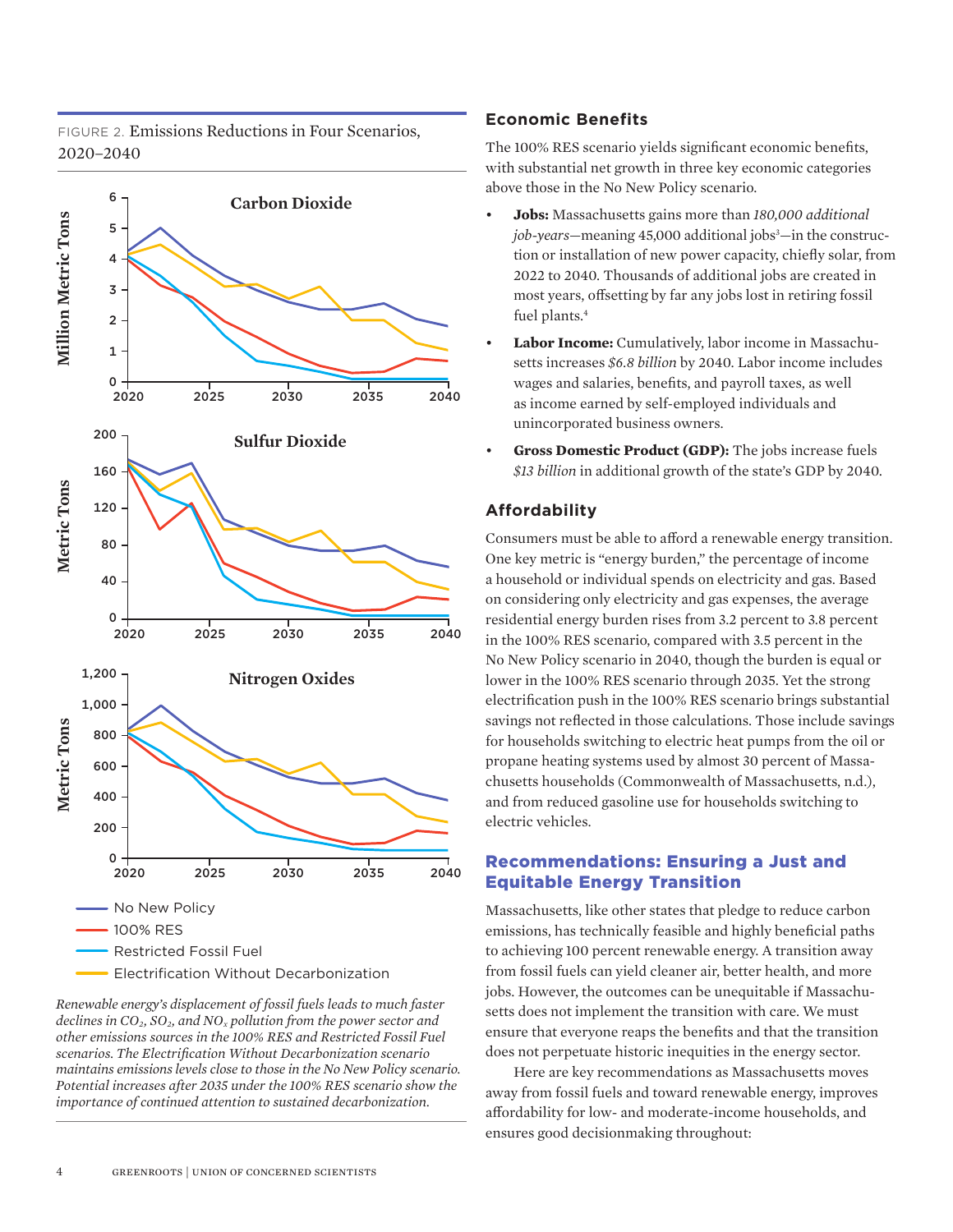- **Target reductions in power plant pollution.** State policy should prioritize reducing pollution in already overburdened communities, deter new investments in the infrastructure for fossil fuel power, and avoid dangerous overreliance on gas. For example, clean energy sources—offshore wind, solar, and battery energy storage—should replace generation from fossil fuel sources, such as the Mystic gas-fueled power plant in Everett, one of the state's most polluting facilities.
- **Promote just transitions for fossil fuel workers and frontline communities.** The state's last coal plant and the largest in New England, Brayton Point, closed in 2017, but several gas- and oil-fueled facilities remain. As fossil fuel power plants close, job training, income support, and other protections are key to a successful transition for workers and fossil fuel–dependent communities.
	- **Broaden access to clean energy.** State policies designed to broaden access to rooftop solar, energy efficiency, and the electrification of transportation and heating should prioritize historically underserved people and communities. Although Massachusetts is a leader in energy efficiency, a high proportion of renters and non-English speakers have yet to be able to insulate their homes, upgrade their appliances, and reduce their electricity bills. In Fall River, for example, where 65 percent of homes are renter-occupied, only 13 percent of residents participate in energy efficiency services; in contrast, 46 percent of residents participate in Acton, where the median household income tops \$120,000 (Shemkus 2020).
		- **Reduce energy burdens.** The move to clean energy will likely reduce average residential energy costs in most or all years compared with the No New Policy scenario, but, without due attention, it could increase burdens for lowand moderate-income households at some points. The Bay State should ensure that costs incurred by electric utilities for clean energy—and legacy costs spread over declining numbers of gas users (Dyson, Glazer, and Tepin 2019) are addressed through either targeted energy rates or statewide policies, including energy-efficiency measures to reduce consumption.
	- **Develop workforce programs and entrepreneurship initiatives in renewable energy to foster high-quality, good-paying jobs.** The state should build on the efforts of the Massachusetts Clean Energy Center to advance a diverse, equitable, and inclusive workforce in the nascent offshore wind industry, expanding that commitment to other technologies. Everyone should be able to participate in and benefit from growth in the many sectors of the clean energy industry.



*By building out wind—primarily offshore wind—along with solar power and battery energy storage more aggressively, Massachusetts can meet 100 percent of its electricity consumption with renewable energy by 2035. As the industry takes off, initiatives to ensure a diverse clean energy workforce are needed now more than ever.* 

- **Ensure that frontline communities have power in decisionmaking.** The Massachusetts Environmental Justice Council, required under the 2021 Climate Roadmap law, will illustrate how to give decisionmaking power to historically sidelined communities (Noor 2022). The Baker administration should set up a well-qualified Council in the very near term.
- **Target transmission additions and "non-wires" alternatives at reducing reliance on urban-based fossil fuel plants.** Responsibly sited electric transmission and nonwires alternatives, such as distributed generation, energy storage, and energy efficiency, are needed to expand renewable electricity, accelerate the closure of fossil plants, and mitigate the harms in communities most exposed to power plant pollution. Legislators and other state leaders should enact policies that promote equitable siting while advancing clean energy.
- **Ensure sustainable and responsible life cycles for clean energy technologies.** Massachusetts should encourage responsible supply chains, incentivize the use of local manufacturers of renewable equipment, and enact policies to require recycling and reuse opportunities statewide.
- **Support strong federal policies.** State leaders should advocate for a strong national clean electricity standard to accelerate decarbonization in *all* states and drive a swift transition to a clean, carbon-free electricity system.